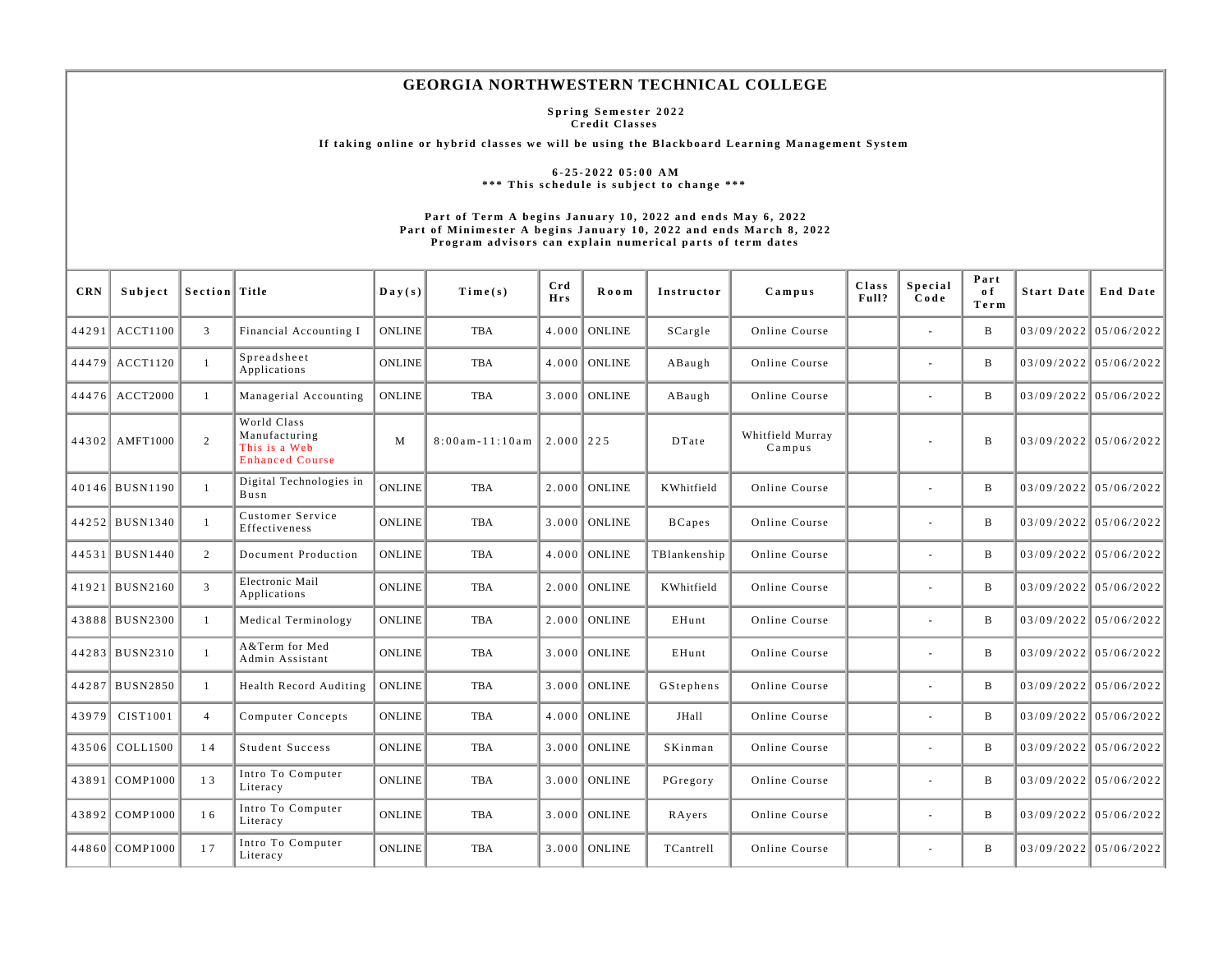| 43893 COMP1000   | 18             | Intro To Computer<br>Literacy                                                | <b>ONLINE</b> | <b>TBA</b>                            |             | $3.000$ ONLINE       | AGee            | Online Course                       |     |                          | B            |                         | $03/09/2022$ 05/06/2022 |
|------------------|----------------|------------------------------------------------------------------------------|---------------|---------------------------------------|-------------|----------------------|-----------------|-------------------------------------|-----|--------------------------|--------------|-------------------------|-------------------------|
| 44857 COMP1000   | 19             | Intro To Computer<br>Literacy                                                | <b>ONLINE</b> | TBA                                   | 3.000       | ONLINE               | <b>DLewis</b>   | Online Course                       |     | $\bar{a}$                | B            |                         | $03/09/2022$ 05/06/2022 |
| 44305 COMP1000   | 5              | Intro To Computer<br>Literacy                                                | <b>ONLINE</b> | TBA                                   |             | 3.000 ONLINE         | JCarney         | Online Course                       |     |                          | B            |                         | $03/09/2022$ 05/06/2022 |
| 44458 COSM1000   | $\overline{4}$ | Intro to Cosmetology<br>Theory                                               | <b>ONLINE</b> | <b>TBA</b>                            |             | $4.000$ ONLINE       | RGilreath       | Online Course                       |     | $\bar{a}$                | $\, {\bf B}$ |                         | 03/09/2022 05/06/2022   |
| 44122 COSM1020   | 2              | Hair Care and<br>Treatment<br>This is a Web<br><b>Enhanced Course</b>        | <b>MTWRF</b>  | $8:30am - 9:58am$                     |             | $3.000$ ROMEHS       | AWright         | Rome High School                    | Yes | H S                      | B            |                         | $03/09/2022$ 05/06/2022 |
| 44449   COSM1040 | $\overline{4}$ | Styling<br>This is a Web<br><b>Enhanced Course</b>                           |               | MTWRF $ 10:05$ am - 11:33am           |             | 3.000 ROMEHS         | SStephens       | Rome High School                    | Yes | H S                      | B            |                         | $03/09/2022$ 05/06/2022 |
| 44449   COSM1040 | $\overline{4}$ | Styling<br>This is a Web<br><b>Enhanced Course</b>                           |               | MTWRF $ 10:05$ am - 11:33 am          |             | 3.000 ROMEHS         | AWright         | Rome High School                    | Yes | H S                      | B            |                         | $03/09/2022$ 05/06/2022 |
| 44459 COSM1120   | 6              | Salon Management                                                             | <b>ONLINE</b> | TBA                                   | 3.000       | <b>ONLINE</b>        | RGilreath       | Online Course                       |     | $\bar{a}$                | $\, {\bf B}$ |                         | $03/09/2022$ 05/06/2022 |
| 44459 COSM1120   | 6              | Salon Management                                                             | <b>ONLINE</b> | TBA                                   |             | $3.000$ ONLINE       | LMobbs          | Online Course                       |     |                          | B            |                         | $03/09/2022$ 05/06/2022 |
| 43765   CRJU1068 | 3              | Criminal Law for<br>Criminal Just                                            | <b>ONLINE</b> | TBA                                   |             | $3.000$ ONLINE       | TGayan          | Online Course                       |     | $\bar{a}$                | B            |                         | $03/09/2022$ 05/06/2022 |
| 44441   CRJU2050 | -1             | Criminal Procedure<br>This is a Web<br><b>Enhanced Course</b>                | <b>MTWRF</b>  | $8:30am - 11:15am$                    |             | 3.000 FCTHS          | TGayan          | Floyd Co<br>College&Career<br>Acad. | Yes | H S                      | $\, {\bf B}$ |                         | $03/09/2022$ 05/06/2022 |
| 44538   CTDL1010 | 2              | Fundamentals of<br>Comm Driving<br>This is a Web<br><b>Enhanced Course</b>   | <b>MTWR</b>   | $8:00$ am - 3:00 pm                   | $3.000$ TBA |                      | RBrowder        | Walker County<br>Campus             |     | A7                       | B            |                         | $03/09/2022$ 05/06/2022 |
| 44541 CTDL1021   | 2              | Combin Vehicle<br>Oper&Range Work<br>This is a Web<br><b>Enhanced Course</b> | <b>MTWR</b>   | $8:00a m - 3:00 p m$                  | $3.000$ TBA |                      | RBrowder        | Walker County<br>Campus             |     | A7                       | B            |                         | $03/09/2022$ 05/06/2022 |
| 44544   CTDL1031 | 2              | Combin Vehicle Adv<br>Operations<br>This is a Web<br><b>Enhanced Course</b>  | <b>MTWR</b>   | $8:00a m - 3:00 p m$                  | $3.000$ TBA |                      | RBrowder        | Walker County<br>Campus             |     | A7                       | B            |                         | $03/09/2022$ 05/06/2022 |
| 43792 CUUL1129   | $\overline{1}$ | Fund/Restaurant<br>Operations<br>This is a Web<br><b>Enhanced Course</b>     | MT            | $9:00$ am - 4:00 pm                   | 4.000       | WL<br><b>KITCHEN</b> | GPaulson        | Floyd County<br>Campus              |     |                          | B            |                         | $03/09/2022$ 05/06/2022 |
| 43792 CUUL1129   |                | Fund/Restaurant<br>Operations<br>This is a Web<br><b>Enhanced Course</b>     | MT            | 9:00am-4:00pm $ 4.000 \times 10^{10}$ |             | KITCHEN              | $_{\rm JBrady}$ | Floyd County<br>Campus              |     |                          | B            | $03/09/2022$ 05/06/2022 |                         |
| 44861 DFTG1101   | $\mathfrak{Z}$ | CAD Fundamentals                                                             | <b>ONLINE</b> | TBA                                   |             | $4.000$ ONLINE       | CAllen          | Online Course                       |     | $\overline{\phantom{a}}$ | B            |                         | $03/09/2022$ 05/06/2022 |
| 44863 DFTG1127   | -1             | Architectural 3D<br>Modeling                                                 | <b>ONLINE</b> | TBA                                   |             | $4.000$ ONLINE       | CAllen          | Online Course                       | Yes | $\blacksquare$           | B            |                         | $03/09/2022$ 05/06/2022 |
| 43996 ECCE1101   | $\mathbf{1}$   | Introduction to ECCE                                                         | <b>ONLINE</b> | TBA                                   |             | $3.000$ ONLINE       | JDixon          | Online Course                       |     | ÷,                       | B            |                         | $03/09/2022$ 05/06/2022 |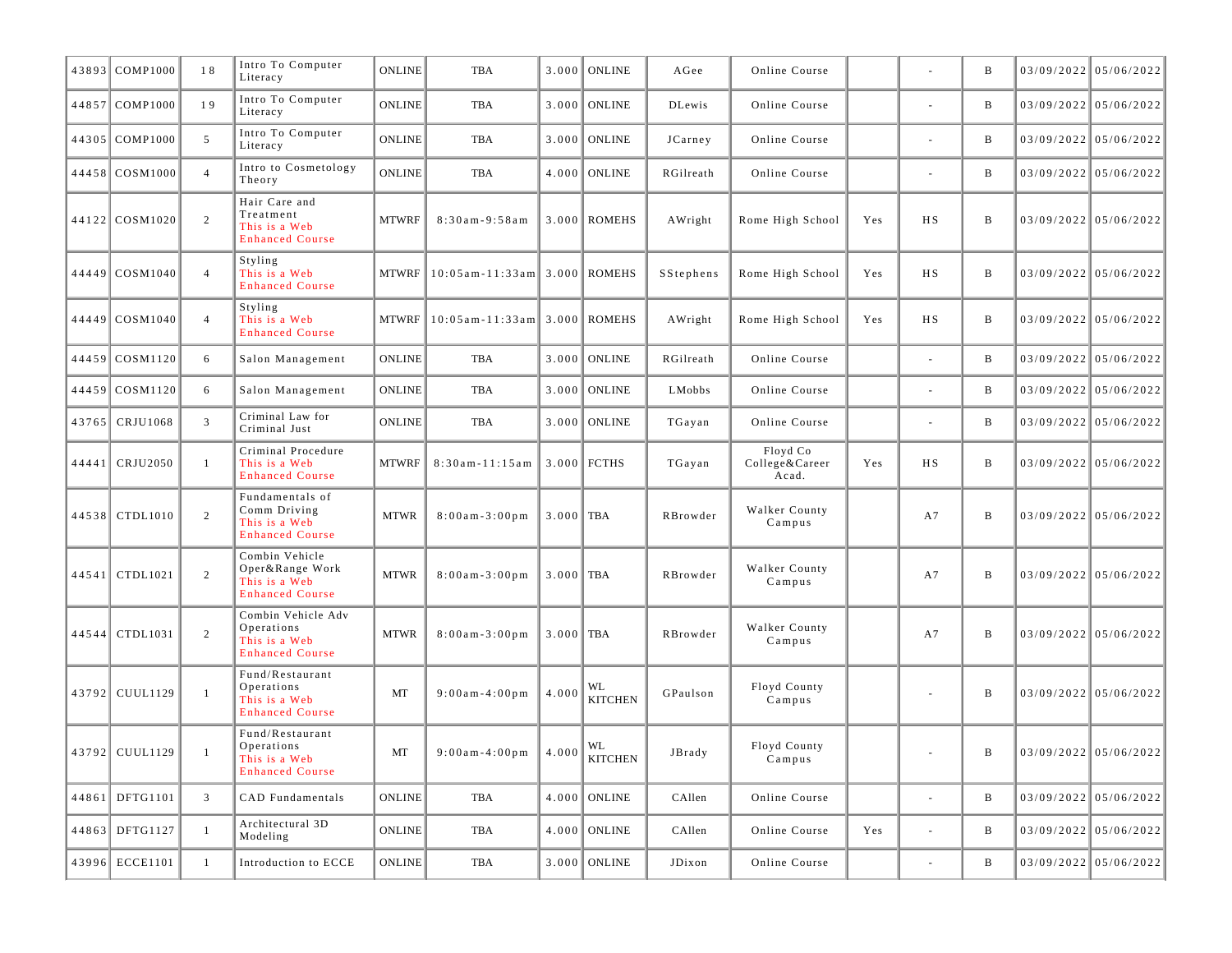|       | 43578 ECCE1103  | 2              | Child Growth and<br>Development                                            | <b>ONLINE</b> | <b>TBA</b>             | 3.000         | <b>ONLINE</b>  | TWimberley      | Online Course                |     |                | $\mathbf B$  | 03/09/2022 05/06/2022   |
|-------|-----------------|----------------|----------------------------------------------------------------------------|---------------|------------------------|---------------|----------------|-----------------|------------------------------|-----|----------------|--------------|-------------------------|
|       | 43578 ECCE1103  | 2              | Child Growth and<br>Development                                            | <b>ONLINE</b> | <b>TBA</b>             | 3.000         | <b>ONLINE</b>  | LPruitt         | Online Course                |     |                | $\mathbf B$  | $03/09/2022$ 05/06/2022 |
|       | 43578 ECCE1103  | 2              | Child Growth and<br>Development                                            | <b>ONLINE</b> | <b>TBA</b>             | 3.000         | ONLINE         | KFuquea         | Online Course                |     |                | $\mathbf B$  | 03/09/2022 05/06/2022   |
|       | 42722 ECCE1105  | $1\,0$         | Health, Safety and<br>Nutrition                                            | <b>ONLINE</b> | <b>TBA</b>             | 3.000         | ONLINE         | SDobson         | Online Course                |     |                | $\, {\bf B}$ | 03/09/2022 05/06/2022   |
| 44683 | ELTR1210        | 2              | Residential Wiring II<br>This is a Web<br><b>Enhanced Course</b>           | TR            | $8:00$ am - $12:00$ pm | $3.000$   105 |                | GPawlowski      | Floyd County<br>Campus       |     | ä,             | $\, {\bf B}$ | $03/09/2022$ 05/06/2022 |
| 44684 | ELTR1210        | $\overline{3}$ | Residential Wiring II<br>This is a Web<br><b>Enhanced Course</b>           | WF            | $8:00$ am - $12:00$ pm | $3.000$ 337   |                | GPawlowski      | Gordon County<br>Campus      |     |                | B            | $03/09/2022$ 05/06/2022 |
|       | 44315 ELTR1525  | $\mathbf{1}$   | Photovoltaic Systems<br>This is a HYBRID<br>Course                         | M             | $9:00am - 2:30pm$      | $5.000$ 337   |                | SCarter         | Gordon County<br>Campus      |     | A7             | $\, {\bf B}$ | $03/09/2022$ 05/06/2022 |
|       | 44480 EMPL1000  | 10             | Interpersonal Relat &<br>Prof Dev                                          | <b>ONLINE</b> | <b>TBA</b>             |               | $2.000$ ONLINE | KThomas         | Online Course                |     |                | $\, {\bf B}$ | 03/09/2022 05/06/2022   |
| 44800 | EMPL1000        | 5              | Interpersonal Relat &<br>Prof Dev                                          | <b>ONLINE</b> | <b>TBA</b>             | 2.000         | <b>ONLINE</b>  | <b>BStitzer</b> | Online Course                |     |                | $\, {\bf B}$ | 03/09/2022 05/06/2022   |
|       | 44512 ENGL1010  | 18             | Fundamentals of<br>English I                                               | <b>ONLINE</b> | <b>TBA</b>             | 3.000         | <b>ONLINE</b>  | KAppelbaum      | Online Course                |     |                | $\, {\bf B}$ | 03/09/2022 05/06/2022   |
| 43329 | <b>ENGL1101</b> | 28             | Composition and<br>Rhetoric                                                | <b>ONLINE</b> | <b>TBA</b>             | 3.000         | <b>ONLINE</b>  | RCarrick        | Online Course                |     | ٠              | $\, {\bf B}$ | 03/09/2022 05/06/2022   |
|       | 44503 ENGL1101  | 36             | Composition and<br>Rhetoric                                                | <b>ONLINE</b> | <b>TBA</b>             | 3.000         | ONLINE         | MVolpi          | Online Course                |     |                | $\, {\bf B}$ | 03/09/2022 05/06/2022   |
|       | 44805 ENGL1101  | 37             | Composition and<br>Rhetoric                                                | <b>ONLINE</b> | <b>TBA</b>             | 3.000         | <b>ONLINE</b>  | SByrd           | Online Course                |     |                | $\, {\bf B}$ | 03/09/2022 05/06/2022   |
|       | 44513 ENGL1101  | 38             | Composition and<br>Rhetoric                                                | <b>ONLINE</b> | <b>TBA</b>             |               | $3.000$ ONLINE | JSmith          | Online Course                |     |                | $\, {\bf B}$ | 03/09/2022 05/06/2022   |
|       | 44029 ENGL1102  | 3 1            | Literature and<br>Composition<br>This is a Web<br><b>Enhanced Course</b>   | <b>MTWRF</b>  | $7:50am - 9:27am$      | $3.000$ DADE  |                | CBowden         | Dade County High<br>School   | Yes | H S            | $\, {\bf B}$ | $03/09/2022$ 05/06/2022 |
|       | 44525 ENGL1102  | 32             | Literature and<br>Composition                                              | <b>ONLINE</b> | <b>TBA</b>             | 3.000         | <b>ONLINE</b>  | RCarrick        | Online Course                |     | L,             | $\, {\bf B}$ | 03/09/2022 05/06/2022   |
| 44331 | FLPD1010        | -1             | Flooring Production<br>Operator<br>This is a Web<br><b>Enhanced Course</b> | TWR           | $8:00$ am - $12:15$ pm | $5.000$   165 |                | DTate           | Whitfield Murray<br>Campus   |     |                | $\, {\bf B}$ | $03/09/2022$ 05/06/2022 |
|       | 44729 HIST1112  | 6              | World History II<br>This is a Web<br><b>Enhanced Course</b>                | <b>MTWRF</b>  | $8:15am-9:40am$        | $3.000$ LHS   |                | JWarren         | LaFayette High<br>School     | Yes | H S            | $\, {\bf B}$ | $03/09/2022$ 05/06/2022 |
| 44701 | HIST2112        | 16             | U.S. History II<br>This is a Web<br><b>Enhanced Course</b>                 | <b>MTWRF</b>  | $12:25$ pm - $1:50$ pm | $3.000$ RGD   |                | MBoone          | Ringgold High<br>School      | Yes | H S            | $\, {\bf B}$ | 03/09/2022 05/06/2022   |
| 44486 | HIST2112        | 35             | U.S. History II<br>This is a Web<br><b>Enhanced Course</b>                 | <b>MTWR</b>   | $12:45$ pm - 2:15 pm   |               | $3.000$ LFO HS | MBreakey        | Laveview-Ft<br>Oglethorpe HS | Yes | H <sub>S</sub> | $\bf{B}$     | 03/09/2022 05/06/2022   |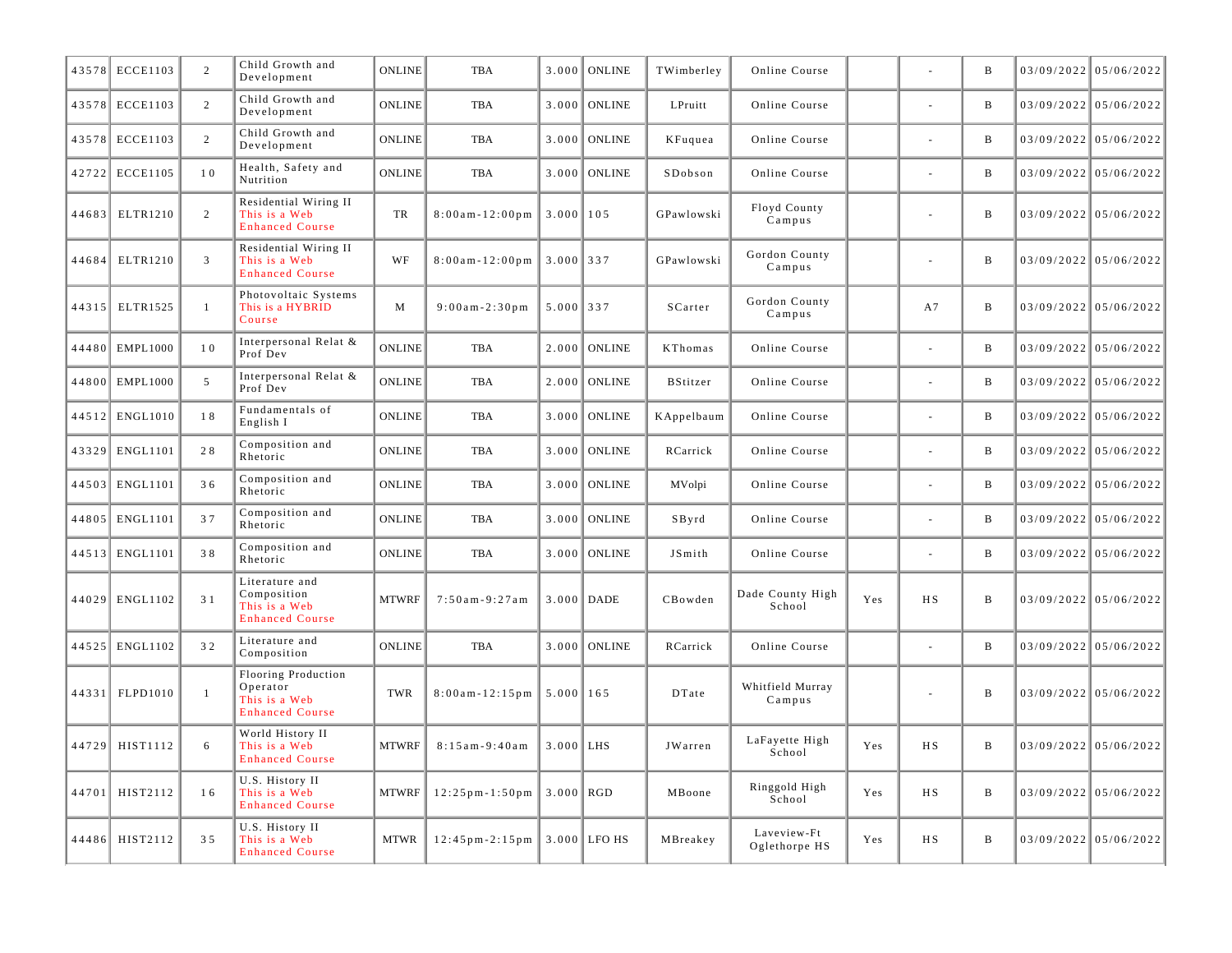| 44554 | <b>ICET2040</b>  | $\mathbf{1}$   | Fund of Pressure,<br>Temp, Flow &<br>This is a Web<br><b>Enhanced Course</b>  | <b>MTWR</b>   | $11:15am-1:45pm$       | $5.000$ $\vert$ A149 |                | PFitzsimmons | Catoosa County<br>Campus   |     | $\overline{\phantom{a}}$ | B            | 03/09/2022 05/06/2022   |
|-------|------------------|----------------|-------------------------------------------------------------------------------|---------------|------------------------|----------------------|----------------|--------------|----------------------------|-----|--------------------------|--------------|-------------------------|
| 44536 | <b>IDFC1007</b>  | $\mathbf{1}$   | Industrial Safety<br>Procedures                                               | <b>ONLINE</b> | <b>TBA</b>             | 2.000                | <b>ONLINE</b>  | WPeranteau   | Online Course              |     | ÷,                       | $\, {\bf B}$ | 03/09/2022 05/06/2022   |
| 44535 | IDSY1105         | 1              | <b>AC Circuit Analysis</b>                                                    | <b>ONLINE</b> | <b>TBA</b>             | 3.000                | <b>ONLINE</b>  | EArreguin    | Online Course              | Yes | A7                       | B            | 03/09/2022 05/06/2022   |
| 43987 | IDSY1210         | $\mathbf{1}$   | Industrial Motor<br>Controls II<br>This is a Web<br><b>Enhanced Course</b>    | <b>MTWR</b>   | $8:15$ am - $11:10$ am | $4.000$ $A149$       |                | MSosebee     | Catoosa County<br>Campus   |     |                          | $\, {\bf B}$ | 03/09/2022 05/06/2022   |
| 44751 | IDSY1210         | $\overline{4}$ | Industrial Motor<br>Controls II<br>This is a Web<br><b>Enhanced Course</b>    | <b>MTWR</b>   | $8:00$ am - 10:30am    | $4.000$   142        |                | SSpears      | Whitfield Murray<br>Campus |     | $\overline{\phantom{a}}$ | $\, {\bf B}$ | $03/09/2022$ 05/06/2022 |
| 42665 | <b>IDSY2800</b>  | $\overline{1}$ | <b>Advanced Process</b><br>Control<br>This is a Web<br><b>Enhanced Course</b> | <b>MTWR</b>   | $8:15$ am - $11:10$ am | $4.000$ $A149$       |                | PFitzsimmons | Catoosa County<br>Campus   |     | $\overline{\phantom{a}}$ | $\, {\bf B}$ | 03/09/2022 05/06/2022   |
| 43390 | LOGI1010         | -1             | Purchasing                                                                    | <b>ONLINE</b> | <b>TBA</b>             | 3.000                | <b>ONLINE</b>  | FSainton     | Online Course              |     | ÷.                       | $\, {\bf B}$ | 03/09/2022 05/06/2022   |
| 43391 | LOGI1020         | $\mathbf{1}$   | Materials Management                                                          | ONLINE        | <b>TBA</b>             | 3.000                | <b>ONLINE</b>  | FSainton     | Online Course              |     |                          | $\mathbf B$  | 03/09/2022 05/06/2022   |
|       | 44784 MAST1060   | 2              | Medical Office<br>Procedures<br>This is a Web<br><b>Enhanced Course</b>       | <b>MTWRF</b>  | $8:30am - 9:58am$      |                      | $4.000$ ROMEHS | MGreen       | Rome High School           | Yes | <b>HS</b>                | $\, {\bf B}$ | 03/09/2022 05/06/2022   |
|       | 42979 MAST1110   | $\overline{3}$ | Administrative Practice<br>Manage                                             | ONLINE        | <b>TBA</b>             | 3.000                | <b>ONLINE</b>  | MSmith       | Online Course              | Yes | $\sim$                   | B            | 03/09/2022 05/06/2022   |
|       | 44508 MATH0098   | 15             | Elementary Algebra                                                            | <b>ONLINE</b> | <b>TBA</b>             | 3.000                | <b>ONLINE</b>  | DSpeal       | Online Course              |     | $\overline{\phantom{a}}$ | $\, {\bf B}$ | 03/09/2022 05/06/2022   |
|       | 44856 MATH1012   | 18             | Foundations of<br>Mathematics<br>This is a HYBRID<br>Course                   | TR            | $12:45$ pm $-2:00$ pm  | $3.000$   118        |                | JGuider      | Gordon County<br>Campus    |     |                          | $\, {\bf B}$ | 03/09/2022 05/06/2022   |
|       | 41205 MATH1012   | 20             | Foundations of<br>Mathematics                                                 | <b>ONLINE</b> | <b>TBA</b>             | 3.000                | <b>ONLINE</b>  | CHiggins     | Online Course              |     |                          | $\, {\bf B}$ | 03/09/2022 05/06/2022   |
|       | 44520 MATH1012   | 30             | Foundations of<br>Mathematics                                                 | <b>ONLINE</b> | TBA                    | 3.000                | <b>ONLINE</b>  | JMartin      | Online Course              |     |                          | B            | 03/09/2022 05/06/2022   |
|       | 44187 MATH1012   | 5              | Foundations of<br>Mathematics                                                 | <b>ONLINE</b> | <b>TBA</b>             | 3.000                | <b>ONLINE</b>  | SShaws       | Online Course              |     | $\blacksquare$           | $\, {\bf B}$ | 03/09/2022 05/06/2022   |
|       | 44595   MATH1103 | $\overline{c}$ | Quantitative Skills and<br>Reason                                             | <b>ONLINE</b> | <b>TBA</b>             | 3.000                | <b>ONLINE</b>  | KCarr        | Online Course              |     |                          | B            | 03/09/2022 05/06/2022   |
| 44414 | <b>MATH1111</b>  | 26             | College Algebra                                                               | <b>ONLINE</b> | <b>TBA</b>             | 3.000                | <b>ONLINE</b>  | TKeasler     | Online Course              |     |                          | $\, {\bf B}$ | 03/09/2022 05/06/2022   |
|       | 44235 MATH1111   | 28             | College Algebra                                                               | <b>ONLINE</b> | <b>TBA</b>             | 3.000                | <b>ONLINE</b>  | KCarr        | Online Course              |     |                          | $\, {\bf B}$ | 03/09/2022 05/06/2022   |
|       | 43879 MATH1111   | 48             | College Algebra                                                               | <b>ONLINE</b> | <b>TBA</b>             | 3.000                | <b>ONLINE</b>  | <b>DRoss</b> | Online Course              |     |                          | B            | 03/09/2022 05/06/2022   |
|       | 44786 MATH1113   | -1             | Precalculus                                                                   |               | $0:0$ a m - $0:0$ a m  |                      | $3.000$ DADE   | MHigh        | Dade County High<br>School | Yes | <b>HS</b>                | B            | 03/09/2022 05/06/2022   |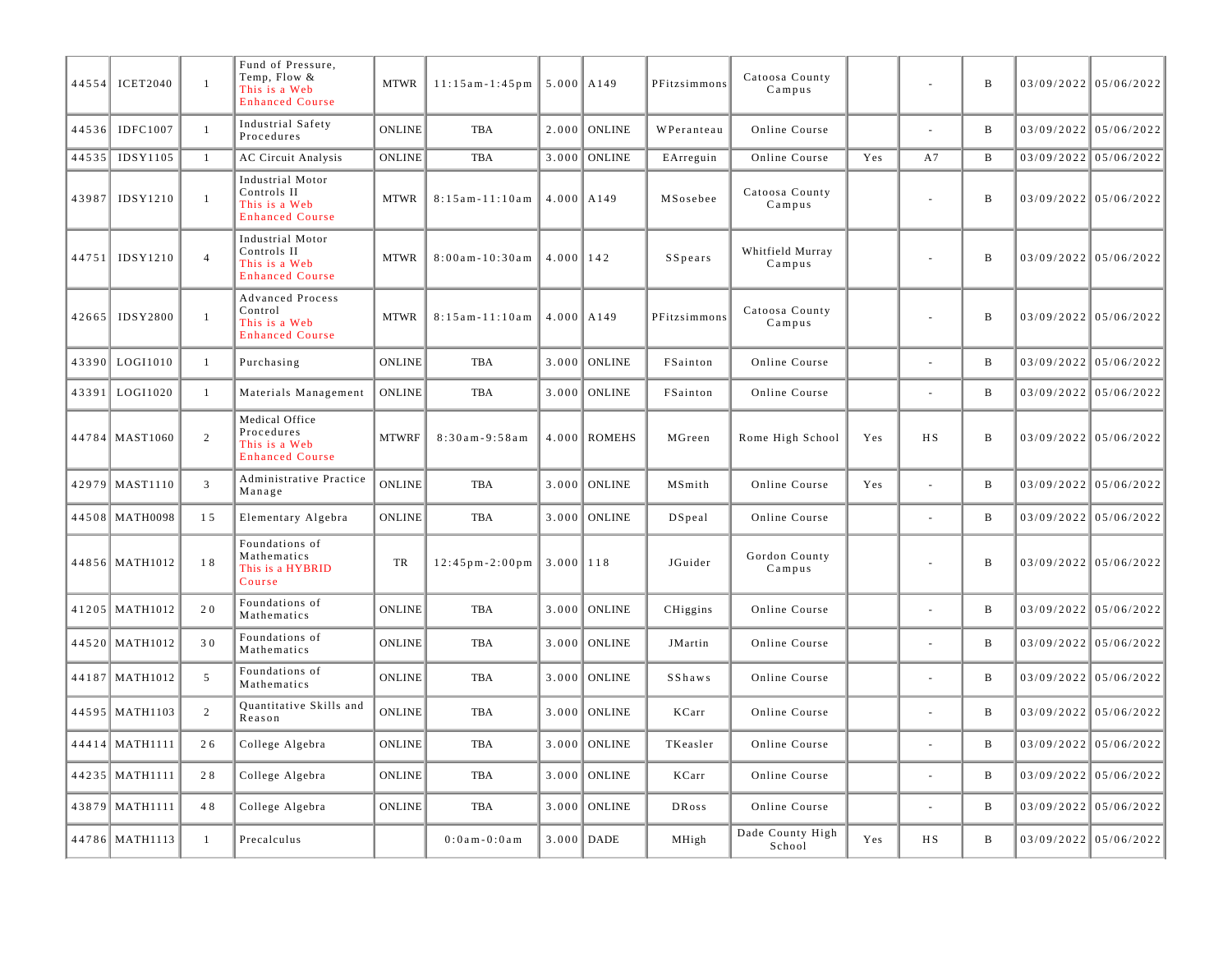| 44102 MATH1113   | 23             | Precalculus<br>This is a Web<br><b>Enhanced Course</b> | <b>MTWRF</b>  | $8:35am-9:50am$        | $3.000$ SHS |                | RChance    | Sonoraville High<br>School    | Yes | H S            | B            | $03/09/2022$ 05/06/2022 |
|------------------|----------------|--------------------------------------------------------|---------------|------------------------|-------------|----------------|------------|-------------------------------|-----|----------------|--------------|-------------------------|
| 43357   MATH1113 | 8              | Precalculus<br>This is a Web<br><b>Enhanced Course</b> | <b>MTWRF</b>  | $9:57$ am - $11:22$ am | $3.000$ SHS |                | RChance    | Sonoraville High<br>School    | Yes | <b>HS</b>      | B            | $03/09/2022$ 05/06/2022 |
| 44597 MATH1127   | 3              | Introduction to<br>Statistics                          | <b>ONLINE</b> | TBA                    |             | $3.000$ ONLINE | KCarr      | Online Course                 |     |                | B            | $03/09/2022$ 05/06/2022 |
| 43551   MGMT1100 | 8              | Principles of<br>Management                            | <b>ONLINE</b> | TBA                    |             | $3.000$ ONLINE | LArgueta   | Online Course                 |     |                | B            | $03/09/2022$ 05/06/2022 |
| 43398 MGMT1105   | $\overline{2}$ | Organizational<br>Behavior                             | <b>ONLINE</b> | TBA                    |             | $3.000$ ONLINE | LMcCutchen | Online Course                 |     |                | B            | $03/09/2022$ 05/06/2022 |
| 43400 MGMT1110   | $\mathbf{1}$   | Employment Law                                         | <b>ONLINE</b> | TBA                    | 3.000       | <b>ONLINE</b>  | KStutzman  | Online Course                 |     |                | B            | $03/09/2022$ 05/06/2022 |
| 42081 MGMT1115   | 8              | Leadership                                             | <b>ONLINE</b> | TBA                    |             | $3.000$ ONLINE | JHaag      | Online Course                 |     |                | B            | $03/09/2022$ 05/06/2022 |
| 43404 MGMT1120   | $\overline{2}$ | Introduction to<br><b>Business</b>                     | <b>ONLINE</b> | TBA                    |             | $3.000$ ONLINE | JPickern   | Online Course                 |     |                | B            | $03/09/2022$ 05/06/2022 |
| 44862 MGMT1120   | $\mathfrak{Z}$ | Introduction to<br><b>Business</b>                     | <b>ONLINE</b> | TBA                    |             | $3.000$ ONLINE | LArgueta   | Online Course                 |     |                | B            | $03/09/2022$ 05/06/2022 |
| 43406 MGMT1125   | 2              | <b>Business Ethics</b>                                 | <b>ONLINE</b> | TBA                    |             | $3.000$ ONLINE | MKirby     | Online Course                 |     |                | B            | $03/09/2022$ 05/06/2022 |
| 43768 MGMT1135   | $\mathbf{1}$   | Managerial<br>Accounting&Finance                       | <b>ONLINE</b> | TBA                    |             | $3.000$ ONLINE | HHolloway  | Online Course                 |     |                | B            | $03/09/2022$ 05/06/2022 |
| 43409 MGMT2115   | 3              | Human Resource<br>Management                           | <b>ONLINE</b> | TBA                    |             | $3.000$ ONLINE | AKinnebrew | Online Course                 |     |                | B            | $03/09/2022$ 05/06/2022 |
| 42147 MGMT2120   | 3              | Labor Management<br>Relations                          | <b>ONLINE</b> | TBA                    |             | $3.000$ ONLINE | SCichocki  | Online Course                 |     |                | B            | $03/09/2022$ 05/06/2022 |
| 43410 MGMT2125   | 1              | Performance<br>Management                              | <b>ONLINE</b> | TBA                    |             | $3.000$ ONLINE | SBlalock   | Online Course                 |     |                | B            | $03/09/2022$ 05/06/2022 |
| 43831 MGMT2135   | -1             | Management<br>Communication Tech                       | <b>ONLINE</b> | TBA                    |             | $3.000$ ONLINE | MSigniski  | Online Course                 |     |                | B            | $03/09/2022$ 05/06/2022 |
| 44185 MGMT2210   | 2              | Project Management                                     | <b>ONLINE</b> | TBA                    |             | $3.000$ ONLINE | MClark     | Online Course                 |     |                | B            | $03/09/2022$ 05/06/2022 |
| 44011 MKTG1190   | 1              | Integrated Marketing<br>Commetns                       | <b>ONLINE</b> | TBA                    |             | $3.000$ ONLINE | AKinnebrew | Online Course                 |     |                | B            | $03/09/2022$ 05/06/2022 |
| 44675 MKTG1270   | -1             | Visual Merchandising                                   | <b>ONLINE</b> | TBA                    |             | $3.000$ ONLINE | MUpton     | Online Course                 |     |                | B            | $03/09/2022$ 05/06/2022 |
| 44676 MKTG2070   |                | Buying and<br>Merchandising                            | <b>ONLINE</b> | TBA                    |             | $3.000$ ONLINE | MUpton     | eCampus Platform              |     |                | B            | $03/09/2022$ 05/06/2022 |
| 41142 PSYC1010   | 13             | <b>Basic Psychology</b>                                | <b>ONLINE</b> | TBA                    |             | $3.000$ ONLINE | RJones     | Online Course                 |     |                | B            | $03/09/2022$ 05/06/2022 |
| 44465 PSYC1101   | 11             | Introductory<br>Psychology                             | <b>ONLINE</b> | TBA                    |             | $3.000$ ONLINE | TToombs    | Online Course                 |     |                | B            | $03/09/2022$ 05/06/2022 |
| 44237 PSYC1101   | 23             | Introductory<br>Psychology                             | <b>ONLINE</b> | TBA                    |             | $3.000$ ONLINE | KWatkins   | Online Course                 |     |                | $\, {\bf B}$ | $03/09/2022$ 05/06/2022 |
| 44853 PSYC1101   | 29             | Introductory<br>Psychology                             | <b>ONLINE</b> | TBA                    |             | $3.000$ ONLINE | JCarter    | Online Course                 |     | $\blacksquare$ | B            | $03/09/2022$ 05/06/2022 |
| 42145 PSYC1101   | 3 1            | Introductory<br>Psychology                             |               | $0:0$ am - $0:0$ am    |             | $3.000$ GCHS   | RHopkins   | Gordon Central<br>High School | Yes | H S            | B            | $03/09/2022$ 05/06/2022 |